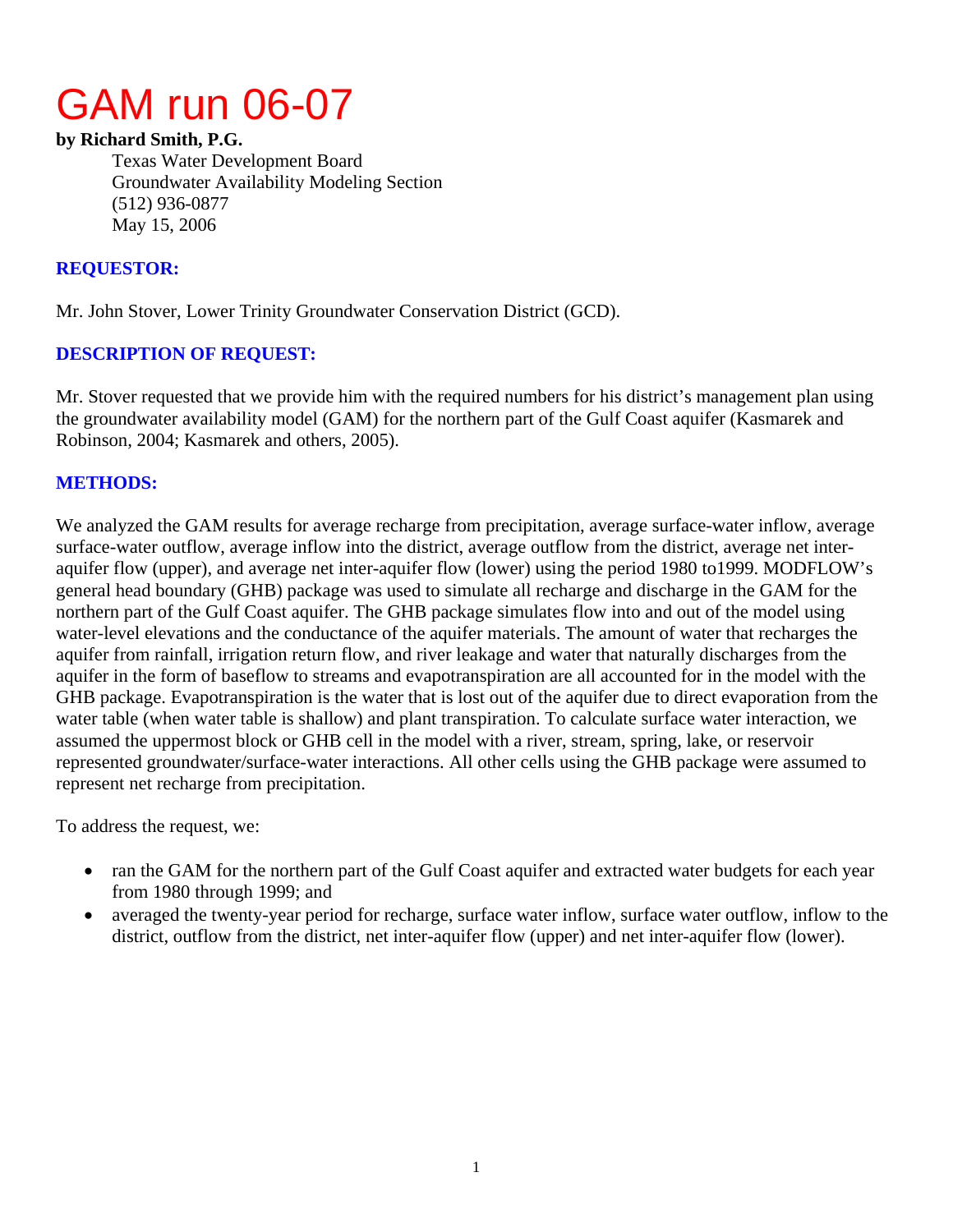# **PARAMETERS AND ASSUMPTIONS:**

- For detailed discussion on assumptions and limitations of the northern part of the Gulf Coast aquifer GAM, refer to Kasmarek and Robinson (2004) and Kasmarek and others (2005).
- The model includes four layers, representing the Chicot aquifer (Layer 1), the Evangeline aquifer (Layer 2), the Burkeville confining unit (Layer 3), and the Jasper aquifer (Layer 4).
- Quality of model calibration can be estimated using root mean square (RMS) error. RMS error evaluates differences between measured and simulated water levels in the wells considered for calibration. The RMS error is 31 feet for the Chicot aquifer, 45 feet for the Evangeline aquifer, and 38 feet for the Jasper aquifer for the calibration year 2000.

### **RESULTS:**

The Chicot, Evangeline, and Jasper are the principal aquifers in the Lower Trinity GCD with the Burkeville functioning as a confining unit. The average water budget for 1980 to 1999 resulting from the GAM run are provided in Table 1. The components of the budget shown in Table 1 include:

- Precipitation recharge—This component represents areally distributed recharge due to precipitation falling on the outcrop areas of aquifers.
- Surface water inflow and outflow—This describes the interaction between the aquifer and streams, springs, lakes, wetlands, and possibly irrigation return flow.
- Net inter-aquifer flow (upper and lower)—This describes the vertical flow, or leakage, between two aquifers. This flow is controlled by the water levels in each aquifer and aquifer properties of each aquifer that define the amount of leakage that can occur. "Inflow" to an aquifer from an overlying or underlying aquifer will always equal the "Outflow" from the other aquifer.
- Inflow into and outflow from the district—This component describes the lateral flow of groundwater within an aquifer between the Lower Trinity GCD and adjacent counties.

Please note that water budgets for an individual cell are assigned entirely to either the Lower Trinity GCD or the surrounding county.

#### **REFERENCES:**

- Kasmarek , M. C., and Robinson, J. L., 2004, Hydrogeology and simulation of groundwater flow and landsurface subsidence in the northern part of the Gulf Coast aquifer system, Texas: U.S. Geological Survey Scientific Investigations Report 2004-5102, 111p.
- Kasmarek , M. C., Reece, B. D., and Houston, N. A., 2005, Evaluation of groundwater flow and land-surface subsidence caused by hypothetical withdrawals in the northern part of the northern part of the Gulf Coast aquifer system, Texas: U.S. Geological Survey Scientific Investigations Report 2005-5024, 70p.